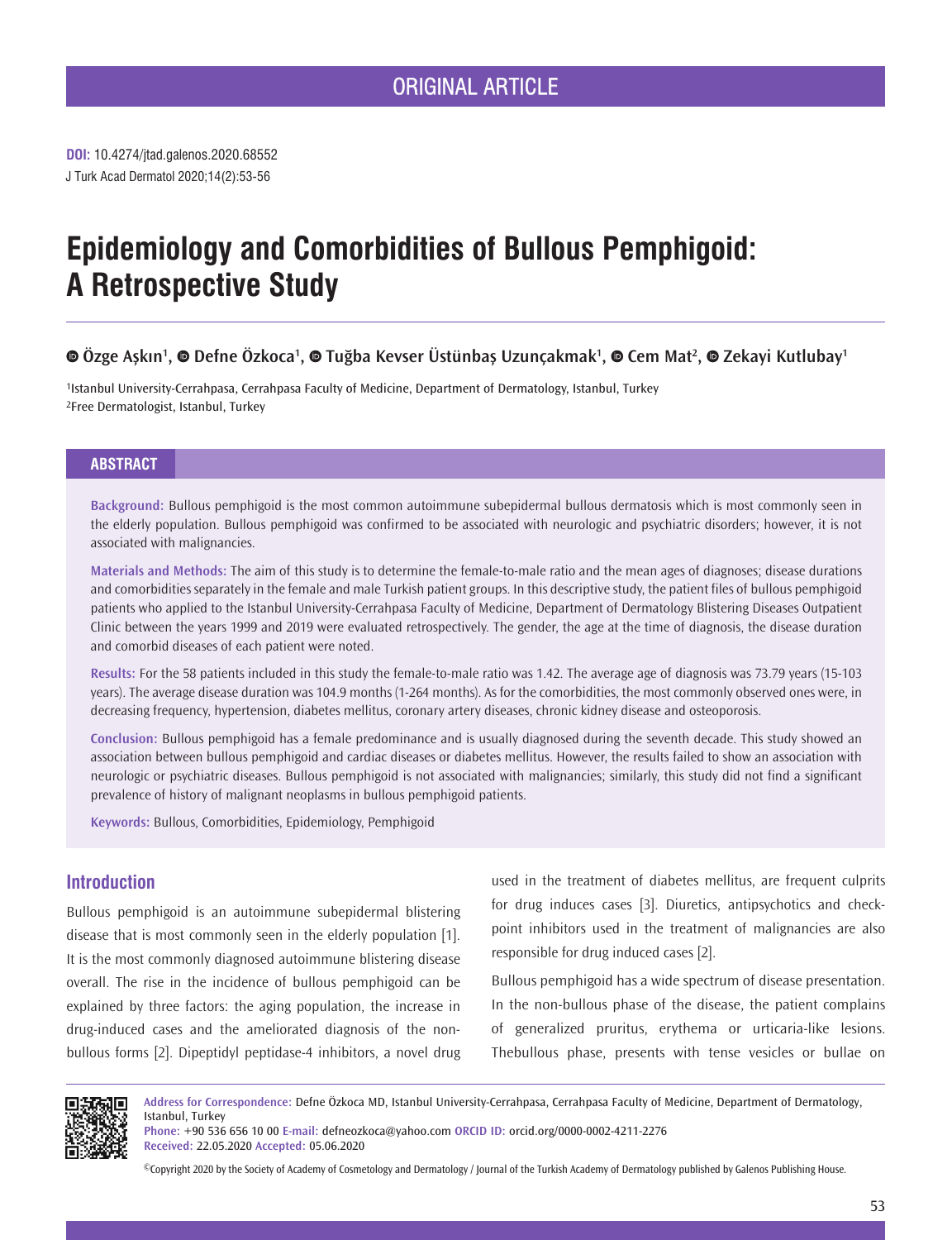erythematous or healthy skin appearing symmetrically on the lower trunk, flexor aspect of the extremities and the abdomen [4]. The diagnosis of bullous pemphigoid is confirmed by biopsy from the lesions, perilesional direct immunofluorescence, indirect immunofluorescence from the patient's sera and immunoblotting [5].

In the past, the mortality rate of bullous pemphigoid has been reported up to 25% [6]. The first line treatment modalities are systemic and topical corticosteroids. Doxycycline, dapsone, methotrexate, azathioprine, mycophenolic acid, intravenous immunoglobulin, rituximab and omalizumab may be used in patients who cannot tolerate corticosteroids or in refractory cases [2,3,7]. The association of bullous pemphigoid with malignancies has been questioned a lot and it was concluded that the disease is not associated with malignancies overall; however, there is a possible association with hematologic malignancies that has not been confirmed yet [8]. On the other hand, bullous pemphigoid was confirmed to be associated with neurologic and psychiatric disorders [1].

Previous studies have shown an overall female predominance of the disease with mean ages of diagnoses ranging from the 6th decade to 8<sup>th</sup> decade [1]. The aim of this study is to determine the female-tomale ratio and the mean ages of diagnoses; disease durations and comorbidities separately in the female and male Turkish patient groups.

## **Materials and Methods**

In this descriptive study, the patient files of bullous pemphigoid patients who applied to the Istanbul University-Cerrahpasa, Cerrahpasa Medical Faculty, Dermatology Department Blistering Diseases Outpatient Clinic between the years 1999 and 2019 were evaluated retrospectively. The gender, the age at the time of diagnosis, the disease duration and comorbid diseases of each patient were noted. Only the patients whose diagnosis was confirmed with biopsy and direct immunofluorescence were included in this study. Patients with cutaneous and/or mucosal lesions were included in the patient group. A total of fifty-eight patients met the inclusion criteria.

The approval of Istanbul University-Cerrahpasa Medical Faculty Ethics Committee was obtained before the study was initiated (06/12/2019-186949).

#### **Statistical Analysis**

Data analysis was performed with SPSS program. The female-tomale ratio and the mean ages of diagnoses; disease durations and comorbidities overall and separately in the female and male patient groups were determined. The comorbidities were analyzed separately for both genders.

## **Results**

A total of 58 patients were included in this study. There were 34 female patients and 24 male patients. The female-to-male ratio was 1.42. The average age of diagnosis was 73.79 years (15-103 years). The average disease duration was 104.9 months (1-264 months) As for the comorbidities, the most commonly observed ones were, in decreasing frequency, hypertension, diabetes mellitus, coronary artery diseases, chronic kidney disease and osteoporosis. Tables 1 and 2 show the comorbid diseases observed in the female patient group and male patient group respectively.

| Table 1. Comorbid diseases observed in female patients |                    |
|--------------------------------------------------------|--------------------|
| <b>Disease</b>                                         | Number of patients |
| Hypertension                                           | 15                 |
| Diabetes mellitus                                      | $\overline{7}$     |
| Osteoporosis                                           | $\overline{3}$     |
| Alzheimer's diseases                                   | 3                  |
| Hypothyroidsm                                          | $\overline{2}$     |
| Coronary artery disease                                | $\overline{2}$     |
| Valvular diseases                                      | $\mathcal{P}$      |
| Chronic kidney disease                                 | 1                  |
| Hyperlipidemia                                         | 1                  |
| Uterine myoma                                          | 1                  |
| Ovarian cysts                                          | 1                  |
| Pulmonary hypertension                                 | 1                  |
| Parkinson's disease                                    | 1                  |
| Schizophrenia                                          | 1                  |
| Cerebrovascular accident                               | 1                  |
| Hodgkin's disease                                      | 1                  |
| Gastritis                                              | 1                  |
| <b>Hemoroids</b>                                       | 1                  |

| Table 2. Comorbid diseases observed in male patients |                           |
|------------------------------------------------------|---------------------------|
| <b>Disease</b>                                       | <b>Number of patients</b> |
| Hypertension                                         | 11                        |
| Diabetes mellitus                                    | 7                         |
| Chronic kidney disease                               | 3                         |
| Coronary artery disease                              | $\mathcal{P}$             |
| Arrythmia                                            | 1                         |
| Osteoporosis                                         | 1                         |
| Parkinson's disease                                  | 1                         |
| Seizure disorder                                     | 1                         |
| Hyperlipidemia                                       | 1                         |
| Glaucoma                                             | 1                         |
| Rectum cancer                                        | 1                         |
| Asthma                                               | 1                         |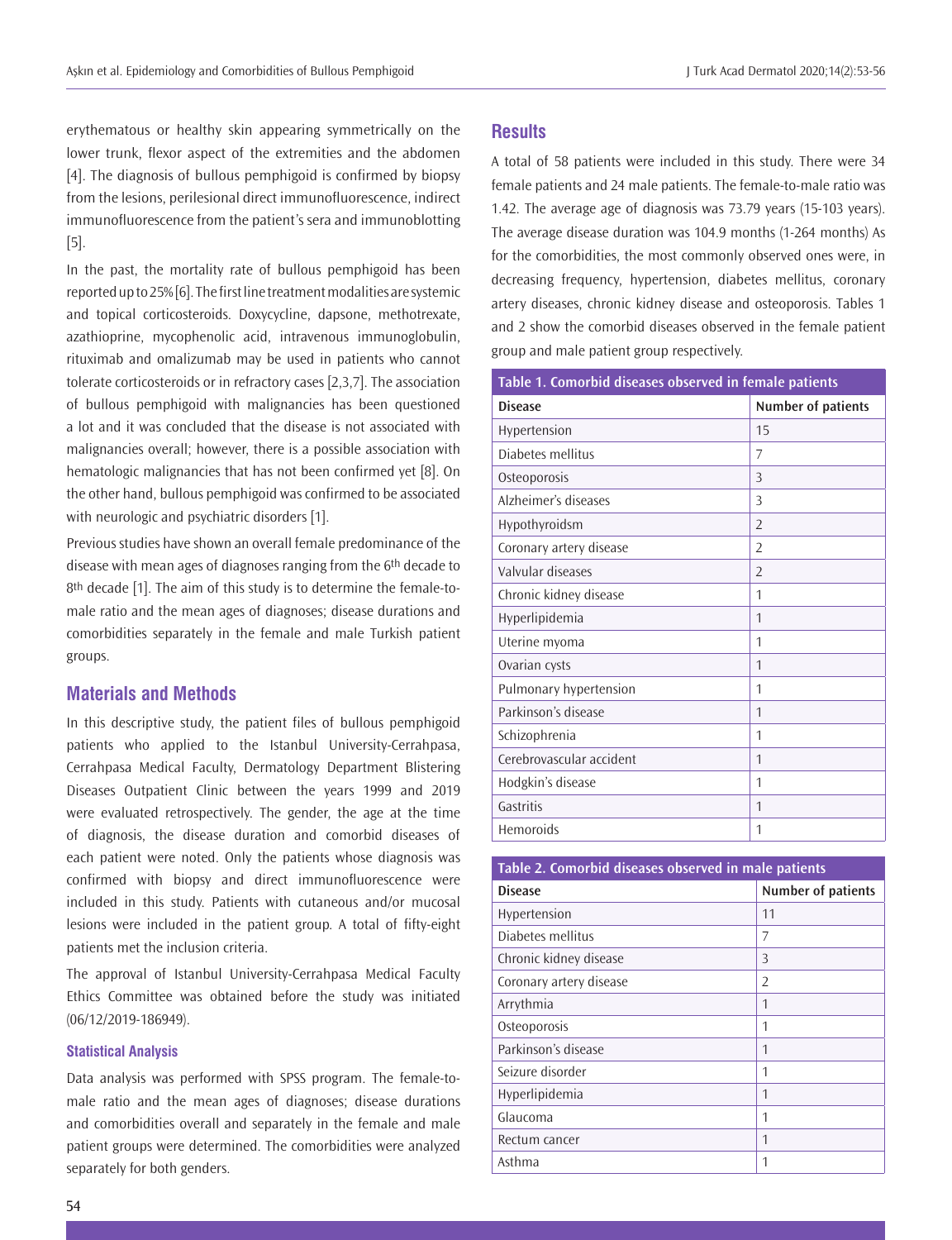Thirty-four female patients were included in this study. The average age of diagnosis was 74.94; the oldest patient was 103 years old and the youngest patient was 15 years old. The average disease duration was 105.7 months for females; 264 months the longest and 1 month the shortest. The most commonly observed comorbidities in female patients were hypertension, diabetes mellitus, Alzheimer's disease, osteoporosis, hypothyroidism, coronary artery diseases and heart valve diseases, in decreasing frequency. Eight of the female patients had no comorbid disease.

Twenty-four of the patients were males. The average age of diagnosis for male patients was 72.17 years; 92 years the oldest and 52 years the youngest. The average disease duration for male patients was 97.04 months; 240 months the longest and 9 months the shortest. The most common comorbid diseases were hypertension, diabetes mellitus, chronic kidney disease and coronary artery diseases, again in decreasing frequency. Seven of the male patients had no comorbid disease.

When the female and male patients are compared, the age of diagnosis for male patients is younger than the female patients; and the disease duration is longer in the female patients. Hypertension, diabetes mellitus and coronary artery diseases are common in both genders. On the other hand, Alzheimer's disease, osteoporosis and hypothyroidism are observed more frequently in female patients; and chronic kidney disease is observed more frequently in male patients.

## **Discussion**

This study revealed similar results to the previous studies. In this study the female-to-male ratio was calculated as 1.42. A similar ratio was reported in many studies previously. Kridin and Bergman [9] reported a ratio of 1.41; Cozzani et al. [10] of 1.46; Bernard et al. [11] of 1.48; Gudi et al. [12] and Joly et al. [13] of 1.5; and Langan et al. [14] of 1.59. In alliance with the previous studies, this study has also shown that bullous pemphigoid has a female predominance similar to other autoimmune diseases in general.

Bullous pemphigoid is a disease of the elderly and it was previously reported that the prevalence of bullous pemphigoid in the 9th decade is 300-fold that of the 6<sup>th</sup> decade. Thus, the incidence increases with age [4]. The average age of diagnosis was found to be 73.79 years for both genders. This result is similar to those reported in the previous literature. Zillikens et al. [15] reported that the average age of diagnosis was 73.7 years. Cozzani et al. [10] reported the average age of diagnosis as 74 years; Bertram et al. [16] as 74.6 years; and Brick et al. [17] as 75 years. Previously, there were only two studies which determined the average age of diagnosis according to genders [18,19]. This study showed that the average age of diagnosis was 74.94 years for female patients and 72.17 for male patients. Serwin

et al. [18] reported that the average age of diagnosis was 68.9 years in female patients and 67.3 years in male patients. Similar to Serwin et al. [18], we have also found that the average age of diagnosis was younger in male patients. However, the averages of the diagnosis age in both genders were younger in Serwin et al.'s [18] study. Jung et al. [19] reported that the average age of diagnosis was 73.7 in female patients and 76.1 in male patients. The fact that Jung et al. [19] showed the age of diagnosis was younger in female patients contrasts to our result even though the age averages are closer to our results than that of Serwin et al. [18].

The most commonly observed comorbidities in bullous pemphigoid patients were hypertension in 26 patients (45%), diabetes mellitus in 14 patients (24%), coronary artery diseases in 6 patients (1%), chronic kidney disease in 4 patients (0.7%) and osteoporosis in 4 patients (0.7%). A study that evaluated a Finnish cohort of bullous pemphigoid patients with an average age of 77 years also reported that the most commonly observed comorbidities in bullous pemphigoid patients were hypertension (44%), diabetes mellitus (34%) and ischemic heart diseases (26%). A significant association between bullous pemphigoid and a history of malignancies, diabetes mellitus and chronic obstructive pulmonary disease was found in the Finnish cohort. Furthermore, 46% of the patients had neurologic comorbidities [20]. Only two of the patients in this study had a past medical history of malignancy: one patients had rectum cancer and the other patient had Hodgkin's disease; both of the malignancies were cured at the time of bullous pemphigoid diagnosis. Previously, Atzmony et al. [8] reported that there was no significant association of bullous pemphigoid with malignancies; but a possible association might have existed between hematologic malignancies and bullous pemphigoid. Similarly, we also report that a history of malignancy is insignificant for bullous pemphigoid. Cardiovascular diseases, including hypertension and coronary artery diseases, were reported to co-exist with bullous pemphigoid ranging from 38% up to 70% in several previous studies [21]. The prevalence of cardiovascular comorbidities is 70% in our study as well, in alignment with the previous literature. Another study investigating the comorbidities of bullous pemphigoid patients reported 55.8% of the patients had a neurologic comorbidity, which was significantly more than the control group [22]. The most commonly observed neurologic comorbidities were stroke, seizure disorder, dementia (including Alzheimer's and Parkinson's disease) and multiple sclerosis [1,22]. Three patients in our patient population had Alzheimer's disease, 2 patients had Parkinson's disease, 1 patient had seizure disorder and 1 patient had a history of stroke. Overall, only 1% of our patients had a neurologic comorbidity, which contrasts the literature. Psychiatric comorbidities are also reported to be frequent in bullous pemphigoid patients: most common diseases are schizophrenia, bipolar disorder and personality disorders [1]. Only one patient